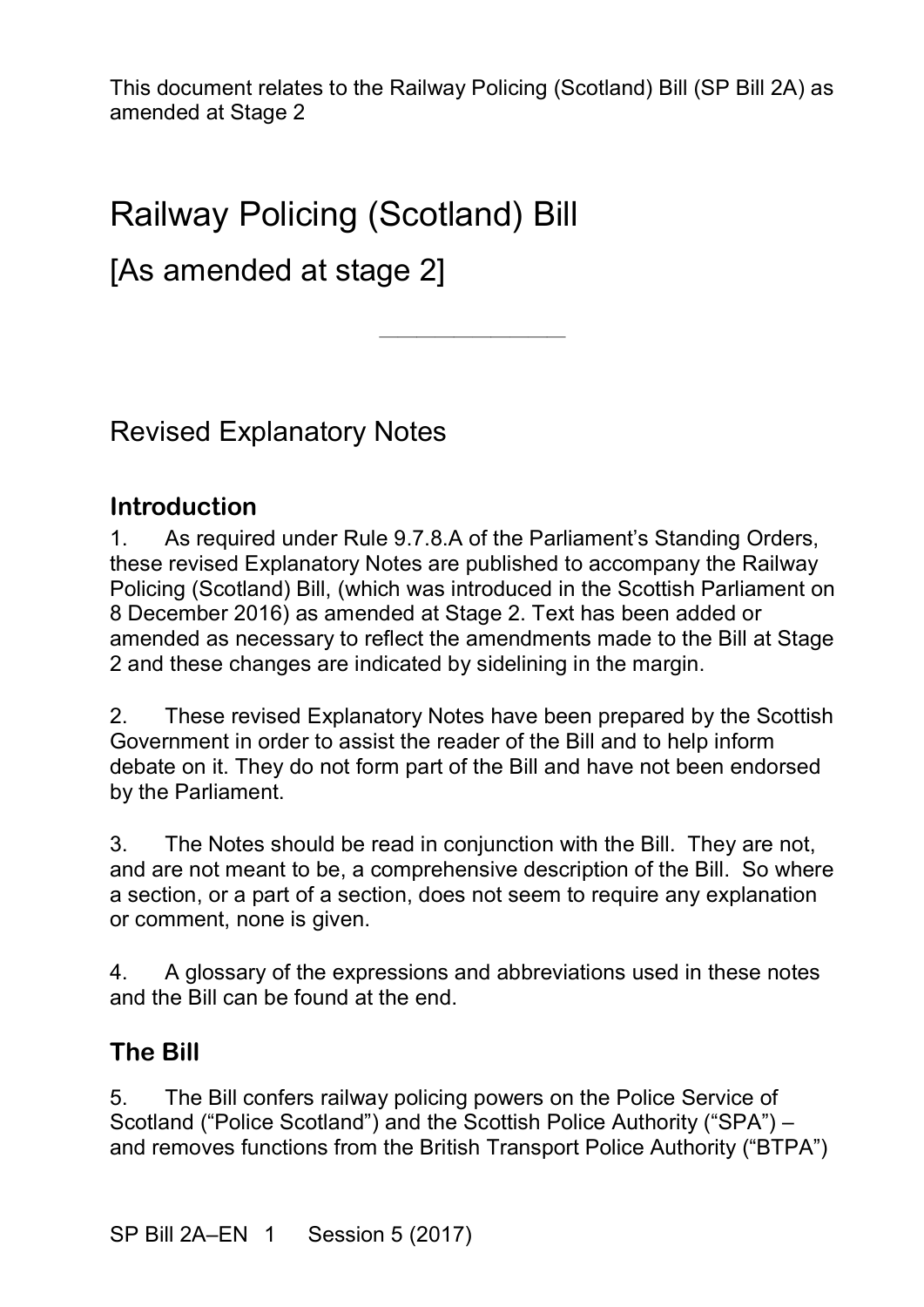and constables of the British Transport Police Force ("BTP") – in preparation for the integration of the BTP in Scotland into Police Scotland.

- 6. Specifically, the Bill:
	- enables the SPA to enter into railway policing agreements (RPAs) with railway operators to provide for policing in respect of the railways and railway property; sets out arrangements for the referral of disputes concerning RPAs to the Scottish Ministers; and adjusts the functions of the chief constable of Police Scotland to take account of the fact that arrangements for railway policing will be dealt with by RPAs;
	- creates an obligation on the SPA to: set up a formal mechanism for it and the chief constable to engage regularly with railway operators about railway policing; work with railway operators and the chief constable in order to agree on an annual basis how railway policing is to be carried out; and make arrangements to obtain the views of railway users and other interested persons about the policing of the railways and railway property in Scotland;
	- confers a power on constables of Police Scotland to enter specified railway property;
	- removes functions conferred on the BTPA and constables of the BTP by Part 3 of the Railways and Transport Safety Act 2003 in or as regards Scotland.

7. The Bill is an initial part of a larger programme of work needed to integrate the BTP in Scotland into Police Scotland. That larger programme will include subordinate legislation made in exercise of powers under the Scotland Act 1998 to deal with issues such as the transfer of staff, property and liabilities and the conferral of cross-border railway policing functions.

8. Explanatory Notes on the various sections of the Bill are below. A detailed explanation of the Bill's purpose can be found in the Policy Memorandum, which also sets out the policy intentions underpinning it and the relationship of the Bill to the wider programme of work on the integration of railway policing.

## **Arrangements for railway policing**

9. Section 1 of the Bill inserts a new Chapter 12A (consisting of sections 85A to 85M) into Part 1 of the Police and Fire Reform (Scotland) Act 2012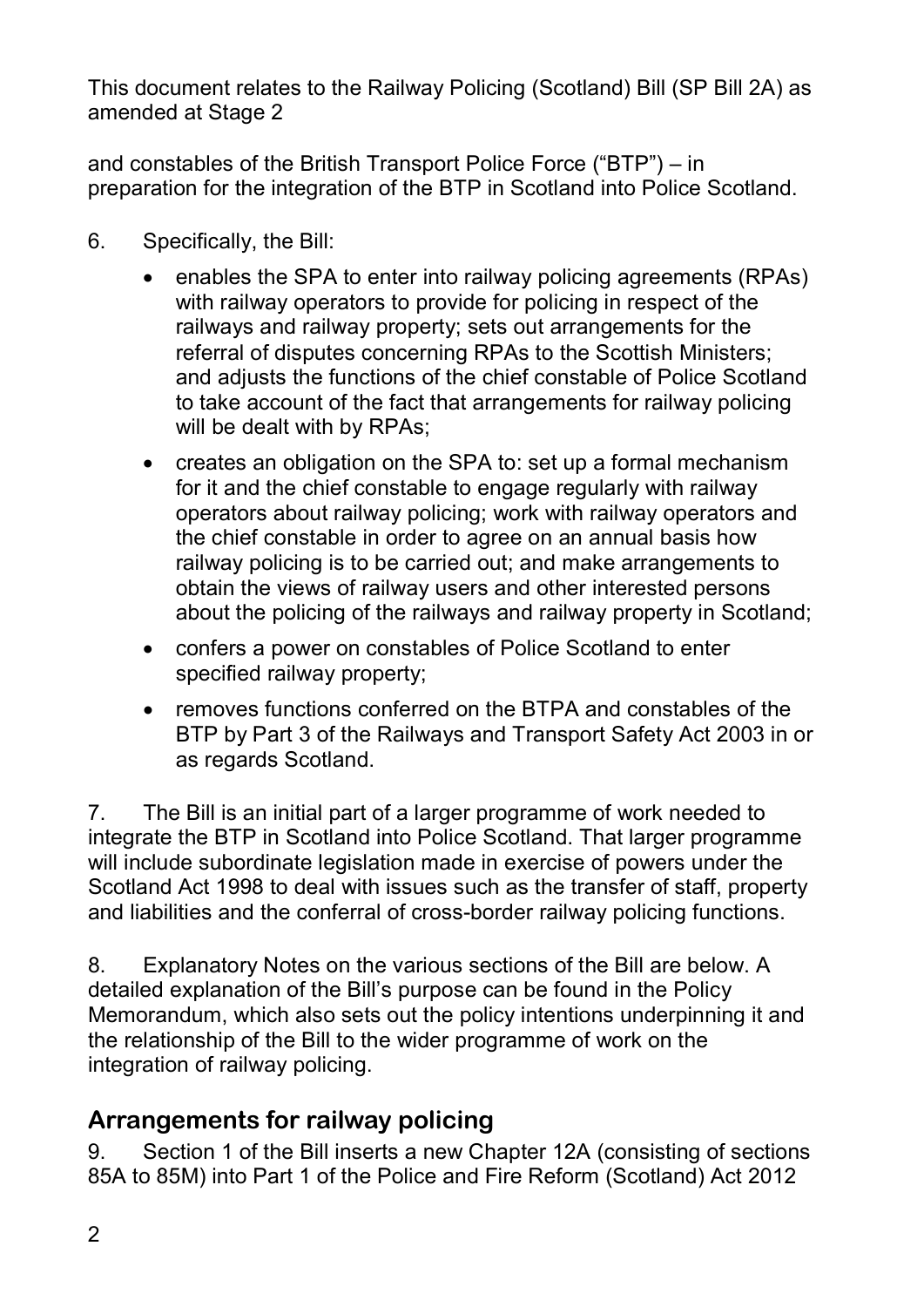("the 2012 Act"), establishing a legislative framework for RPAs to be made between railway operators and the SPA in relation to the policing of railways and railway property.

# **Railway Policing Agreements**

10. Section 85A sets out what the nature of an RPA is. These are contractual arrangements between a railway operator and the SPA which provide for the policing of the railways and any railway property used by the operator and require the operator to pay for that policing. The chief constable must seek to ensure that railways are policed in accordance with RPAs (see section 2 of the Bill and its amendments to section 17 of the 2012 Act).

11. Subsection (1) of section 85A confers a power on the SPA to enter into  $RPAs<sup>1</sup>$ . Subsection (2) provides that an RPA is an agreement about the policing of railways or railway property. To be classified as an RPA, it must include two specific provisions (in addition to anything else it may contain).

12. The first provision it must contain is one obliging Police Scotland to police the railways and railway property in accordance with any agreement under new section 85K (or in the absence of such an agreement, a determination made under section 85K(2)). This gives railway operators a role in setting the priorities and objectives for the policing of the railways as well as the proposed arrangements for the policing. As noted above, this then feeds into the chief constable's functions in relation to the policing of Scotland.

13. The second provision it must contain is one obliging a railway operator who is party to such an agreement to pay the sums which the SPA charges for such policing. This should be read in conjunction with section 85B which sets certain parameters around what may be charged for.

14. The chief constable must be involved in the negotiation of RPAs (subsection (3) of section 85A and see also section 17(2) of the 2012 Act

 $\overline{a}$ 

<span id="page-2-0"></span> $1$  These replace the police service agreements (PSAs) entered into between the BTPA and railway operators under section 33 of the Railways and Transport Safety Act 2003. For more information on the existing arrangements under the 2003 Act, see the policy memorandum at paragraph 25.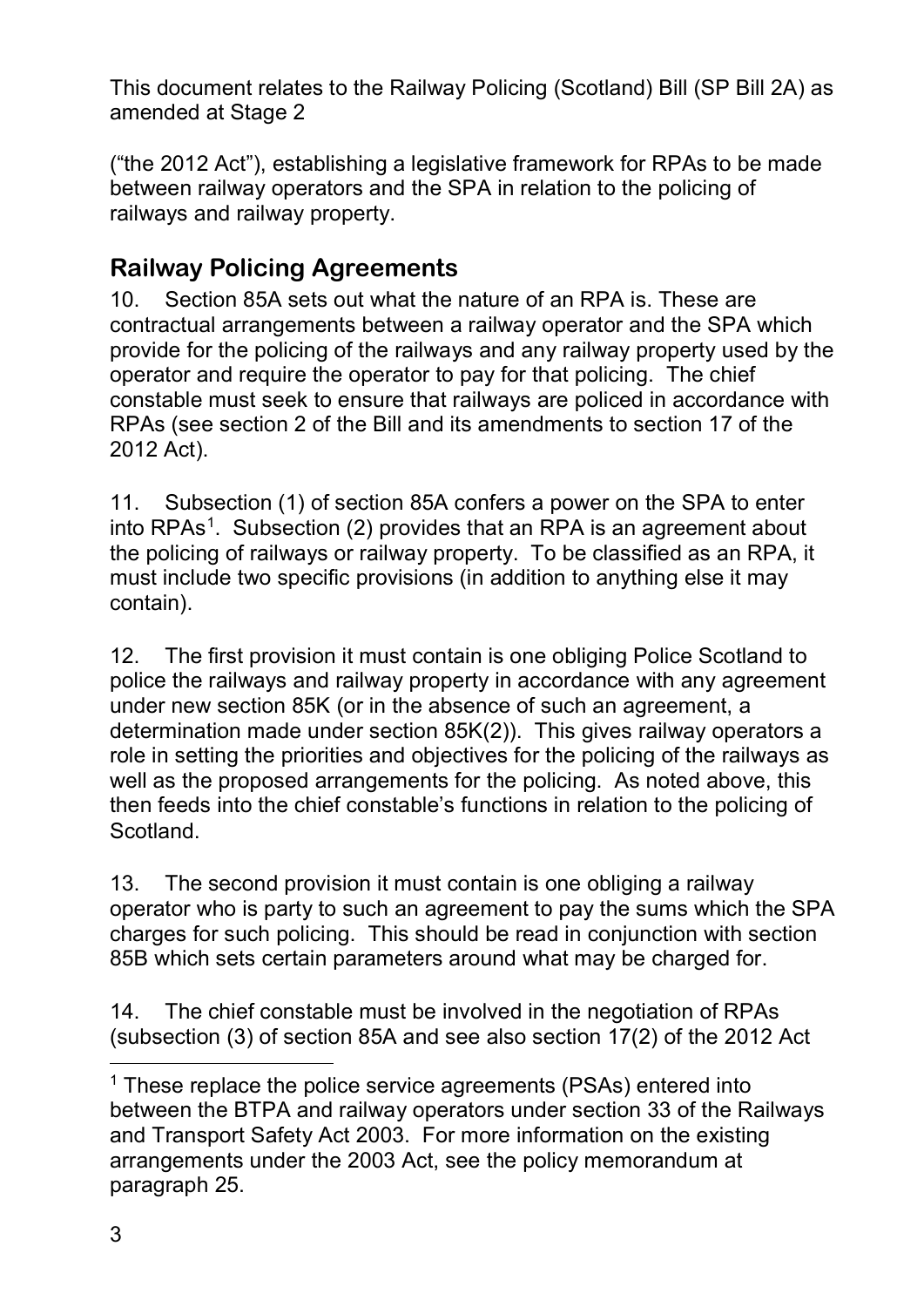as amended by section 2 of the Bill)<sup>2</sup>. The SPA must also obtain Ministerial approval before entering into or varying any RPA (subsection (4)). However, this requirement does not apply where an RPA is entered into or varied by means of the dispute resolution procedures set out in sections 85F and 85G.

15. Section 85B makes further provision about the costs which may be recovered under an RPA. These include indirect costs incurred in support of the provision of railway policing (such as support services and administration costs), as well as an ability to take account of underpayments or overpayments for policing services in previous financial years. This means that a charge may be levied based on estimated costs, with a reconciliation being carried out once the actual costs are known. Subsection (2) specifies that charges must not exceed the cost of providing railway policing services.

16. Section 85C permits the Scottish Ministers to compel specified railway operators to enter into RPAs. Any operator, or description of operator, which is to be subject to this requirement will be specified in regulations, following consultation with the railway operator or operators concerned. By virtue of section 125(2) of the 2012 Act (as amended by section 1(2) of the Bill), regulations under this section are subject to the affirmative procedure.

## **Disputes**

17. Where disputes arise in relation to RPAs, sections 85D to 85I will permit those disputes to be referred to the Scottish Ministers and determined appropriately.

18. Section 85D specifies which kinds of disputes may be referred to the Scottish Ministers. These are disputes about the terms to be included in RPAs (where the railway operator is required to enter into one) and disputes about the variation, interpretation or operation of RPAs which have already been concluded (whether or not the railway operator was required to enter into it).

<span id="page-3-0"></span><sup>-</sup> $2$  The chief constable may delegate this function to another constable under section 18 of the 2012 Act, for example a senior officer having operational responsibility for railway policing.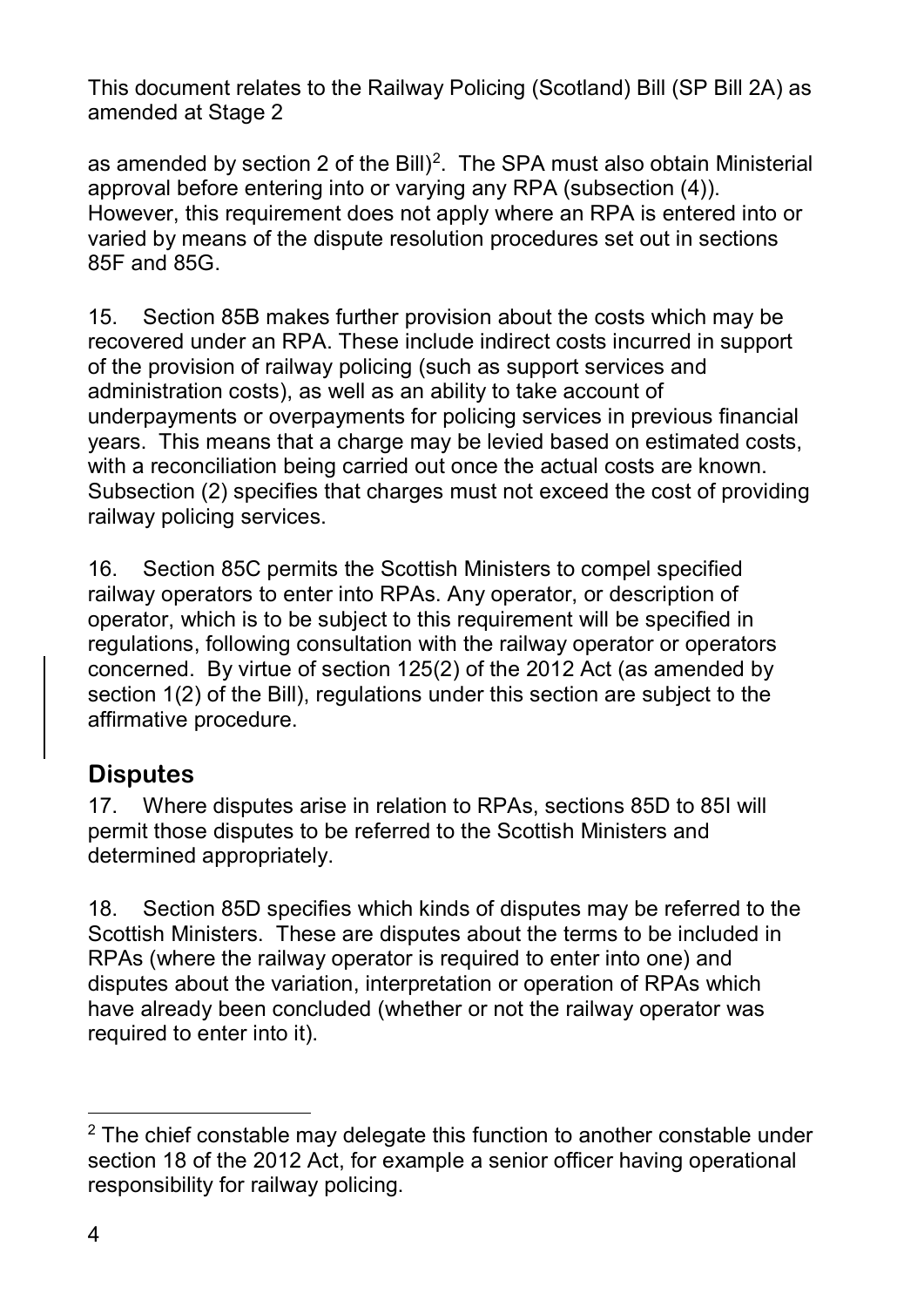19. Section 85E confers power on the Scottish Ministers to require steps to be taken in order to attempt to resolve disputes referred to them under section 85D(1) without the need for a formal determination under section 85F or section 85G. While there is no formal limitation on the steps which may require to be taken – provided those steps are considered to be capable of leading to a resolution of the dispute by the parties themselves – examples of such steps may include requiring the parties to engage with one another or requiring the sharing of information. The Scottish Ministers can also require a party or parties to the dispute to meet the payment of costs incurred in the taking of such steps (for example, the costs of producing and sharing information).

20. Section 85F makes provision regarding the determination of disputes that are referred to the Scottish Ministers about the terms to be included in an RPA. The Scottish Ministers have the option either to determine such a dispute themselves or to appoint a suitable person to determine the dispute (subsection  $(2)$ )<sup>3</sup>. Subsection (3) makes provision about the procedure that the decision maker must follow when determining a dispute (which must include, as a minimum, an opportunity for the parties to the dispute to make representations). Subsections (4) and (5) make provision about what action may or must be taken by the person determining the dispute, and what effect their determination has.

21. Section 85G makes provision regarding the determination of disputes that are referred to the Scottish Ministers about the variation, interpretation or operation of an RPA. These disputes may be determined only by a suitable person appointed by the Scottish Ministers (subsection (2)). Subsection (3) makes provision about the procedure that the decision maker must follow when determining a dispute (again, at minimum, there must be an opportunity for the parties to the dispute to make representations). Subsections (4) and (5) make provision about what action may be taken by the person determining the dispute, and what effect their determination has.

22. Sections 85H and 85I set out the processes for appeals and enforcement of decisions reached by the Scottish Ministers or a person appointed by them to determine disputes.

 $\overline{a}$ 

<span id="page-4-0"></span> $3$  It is worth noting in this context that "person" may include corporate bodies etc. See schedule 1 of the Interpretation and Legislative Reform (Scotland) Act 2010.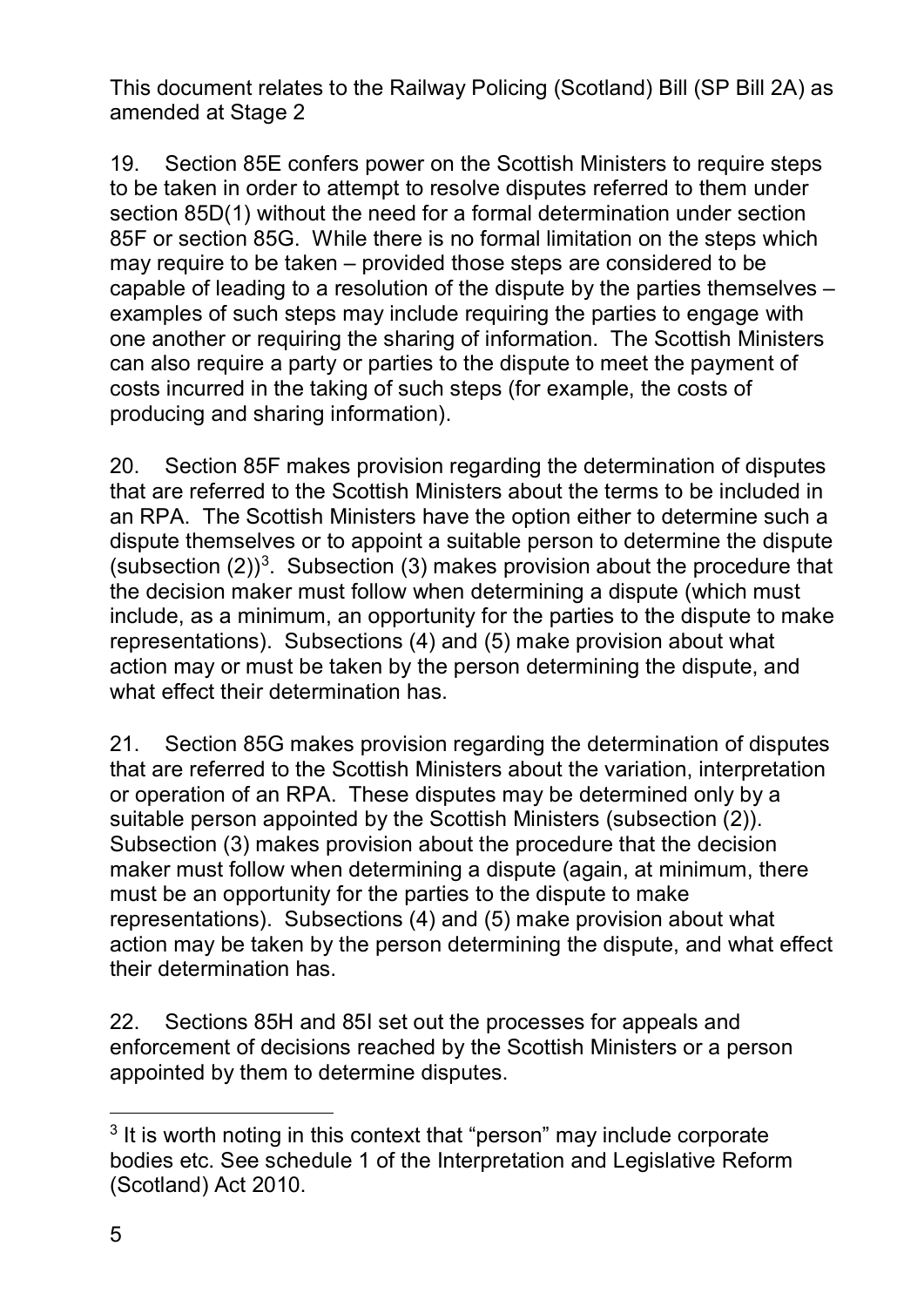23. Under section 85H, the parties to the dispute may appeal to the Court of Session against a number of decisions taken by the Scottish Ministers (or a person nominated by them) in considering and determining disputes. Accordingly, any requirement imposed by the Scottish Ministers to pay costs associated with the taking of steps to resolve the dispute under section 85E(2)(b) may be appealed. Likewise, an appeal may be made to that court against any determination as to the terms to be included in an RPA or as to its variation, construction or operation (including any requirement placed on one party to pay a sum of money to another in accordance with the RPA). Any award of expenses in connection with the determination of a dispute may also be appealed.

24. Section 85I permits any determination of a dispute to be enforced as if it were a judgment of the Court of Session (provided the court gives its permission) using, in particular, powers in relation to contempt of court.

#### **Engagement with railway operators**

25. Section 85J places a requirement on the SPA to engage regularly with those railway operators who have entered into an RPA (or are required to enter into an RPA but have not yet agreed terms) about the policing of railways and railway property. Subsection (1) requires a forum to be established and maintained for that purpose. The chief constable is obliged to participate in the forum by virtue of amendments made to section 17(2) of the 2012 Act by section 2 of the Bill<sup>[4](#page-5-0)</sup>.

26. Section 85K places a requirement on the SPA to take steps to agree certain matters with railway operators and the chief constable. Those matters are the priorities and objectives for railway policing, the proposed arrangements by which those priorities and objectives will be met, and the expected overall costs of those arrangements. As with section 85J, this obligation applies to the SPA in relation to railway operators who have entered into an RPA (or are required to enter into an RPA, but have not yet agreed terms). Although the SPA is to take steps to agree all of these matters with railway operators and the chief constable, where the SPA is unable to secure that agreement, it may determine them in consultation with the chief constable (subsection (2)). As noted above, it is a mandatory provision of an RPA that Police Scotland will police the railways and railway

-

<span id="page-5-0"></span> $4$  The chief constable may delegate this function to another constable under section 18 of the 2012 Act, for example a senior officer having operational responsibility for railway policing.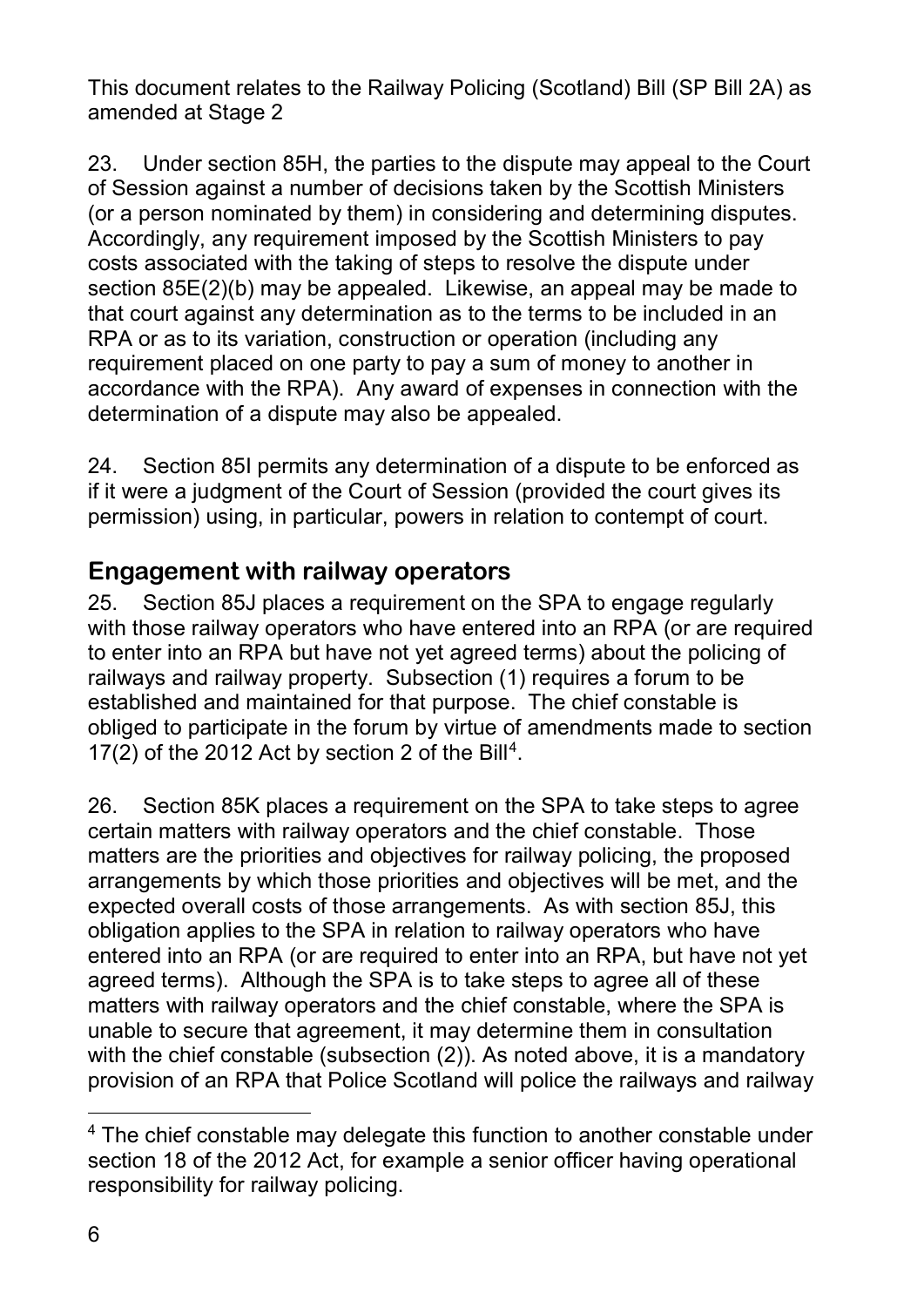property in accordance with such priorities and objectives (see section 85A(2)(a)).

27. Agreements under this section are to be made on a yearly basis with the start date for the agreement coinciding with that for the annual police plans of Police Scotland under section 35 of the 2012 Act. By virtue of new section 85K(3), the agreements must have regard to the policing principles (set out in section 32 of the 2012 Act), and have regard to and not be inconsistent with the strategic police priorities (see section 33 of the 2012 Act). They must also not be inconsistent with the most recent strategic police plan (see section 34 of the 2012 Act). For more information on the existing planning requirements of Police Scotland, see Chapter 4 of the 2012 Act.

#### **Engagement with railway users etc.**

28. Section 85L places a requirement on the SPA to make arrangements to obtain views of a broad range of people about the policing of the railways and railway property in Scotland. The SPA must make arrangements to obtain the views of passengers on the railways, employees of railway operators, constables and police staff of Police Scotland, as well as anybody else it considers may have an interest in that policing. In doing so, it is open to the SPA to consult representative bodies and organisations.

29. Section 85M provides definitions of those terms used in the inserted Chapter 12A. It should be read in conjunction with section 99 of the 2012 Act which provides definitions for the Part more generally.

#### **Amendment of chief constable's functions**

30. Section 2 of the Bill adds to the list of the chief constable's responsibilities in relation to the policing of Scotland, as set out in section 17 of the 2012 Act. It requires the chief constable, in addition to those existing responsibilities, to provide any assistance that the SPA may reasonably seek in order to support it in negotiating RPAs with railway operators. It also adds RPAs to the list of plans etc. which the chief constable must act in accordance with under section 17(4) of the 2012 Act in exercising his or her functions. As discussed above in relation to section 85J, it also requires the chief constable to participate in the railway policing management forum established by that section.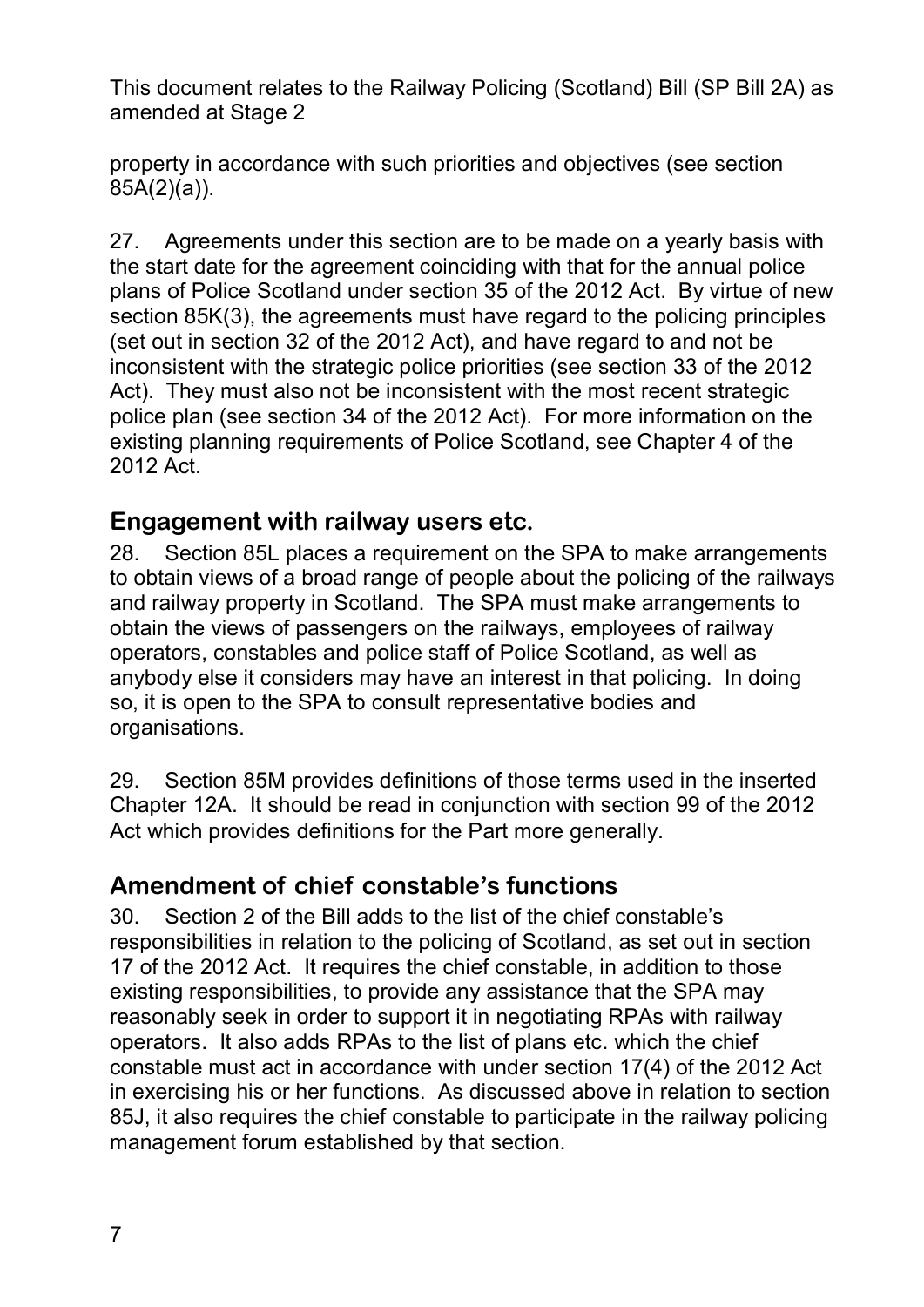# **Power of entry in respect of railway property**

31. Section 3 of the Bill provides constables of Police Scotland with a new power of entry in relation to specified railway property through the insertion of a new section 20A into the 2012 Act. This is in similar terms to the power of entry currently available to constables of the BTP (see section 31(2) of the Railway and Transport Safety Act 2003).

32. The power of entry may be exercised without the need for a constable to have a warrant, and reasonable force may be used to effect entry (if necessary). Property may be entered in exercise of this power only if the property is used for or in connection with the provision of railway services (subsection (1)). The property which may be entered in exercise of this power is specified in subsection (2) and is anything which is or forms part of: a track, a network, a station, a light maintenance depot, or a railway vehicle which is located on or in any of the preceding types of property. No private dwelling may be entered in exercise of this power (subsection (3)).

# **Functions which are no longer to be exercisable in Scotland**

33. Sections 4 and 5 of the Bill remove from the BTPA and constables of the BTP, in or as regards Scotland, the functions conferred by Part 3 of the Railways and Transport Safety Act 2003. These are the functions necessary to establish and maintain a police force for the policing of railways and railway property, and to enter into agreements with railway operators which determine how that policing is to be carried out and how much it is to cost, as well as functions of the BTP which allow it to police the railways in accordance with those agreements.

# **Limitation on redeployment of constables**

34. Section 5A of the Bill limits the ability of the chief constable of Police Scotland to assign constables transferring from the BTP into Police Scotland to duties not relating to the policing of railways and railway property.

35. The limitation on redeployment applies to any constable who transfers from the BTP to Police Scotland by or under an enactment dealing with staff transfers which follows on from this Bill (subsection (1)). Subsection (2) specifies that such a constable is to be assigned duties that relate to the policing of railways and railway property and can only be assigned other duties if that is necessary to meet a special demand on resources for policing (e.g. a major incident).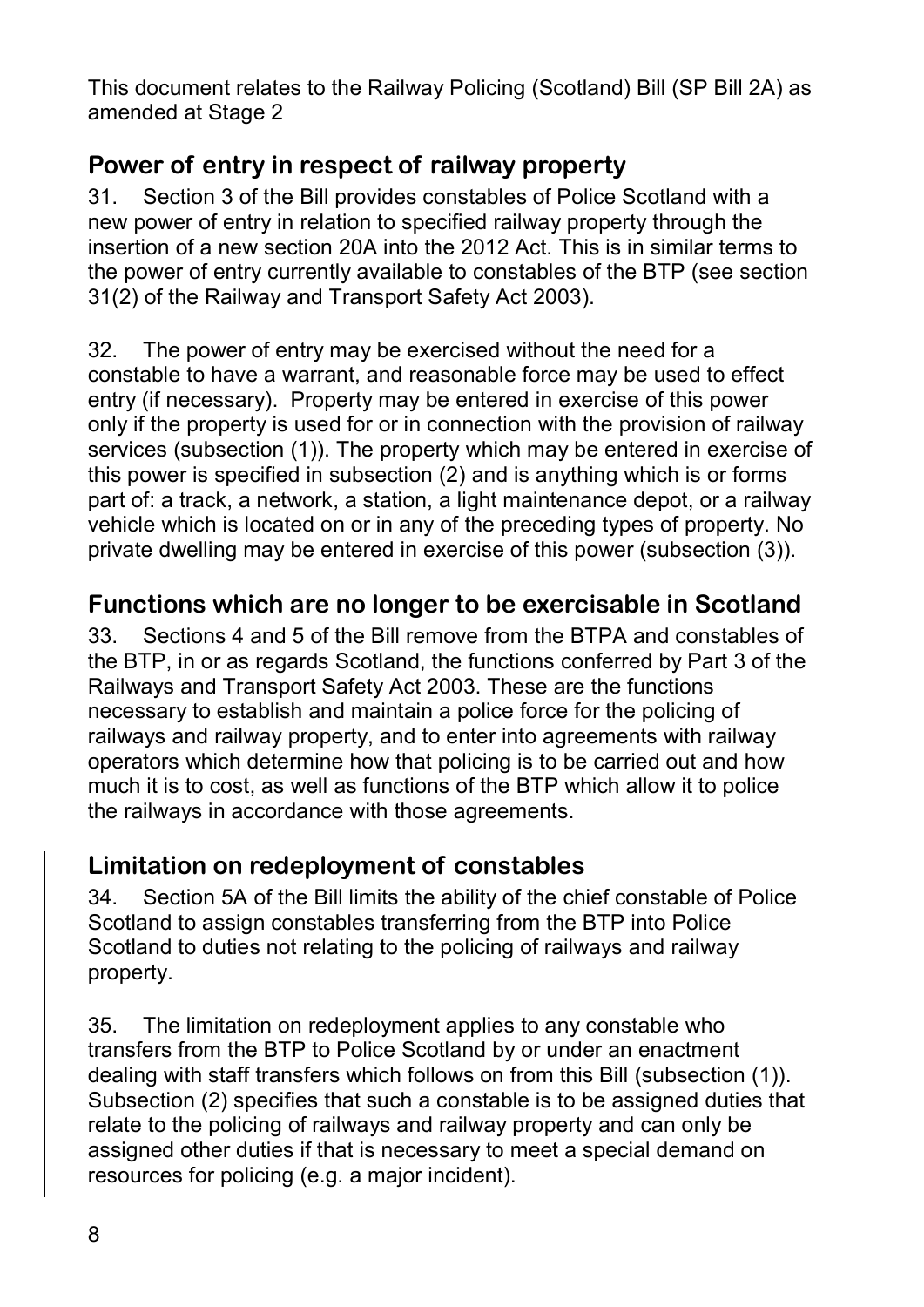36. Subsection (3) deals with the situation where a constable who transfers from the BTP into Police Scotland as part of the integration is engaged in service outwith the BTP and remains on such service for a period after the transfer. In that case, the application of the limitation is suspended until that service ends. This allows the temporary service to continue without breaching the limitation and requires the constable to be assigned duties relating to the policing of railways and railway property when the constable takes up duties in Police Scotland.

34.37. Subsection (4) provides a means for any transferred constable to agree to the limitation being lifted, which would enable the constable to move to duties elsewhere in Police Scotland if the constable so wished.

# **General**

35.38. Section 6 allows the Scottish Ministers to make ancillary provision by regulations to give full effect to the Bill. Section 7 deals with commencement of the provisions in the Bill, and section 8 provides that the short title of the Act is the Railway Policing (Scotland) Act 2017.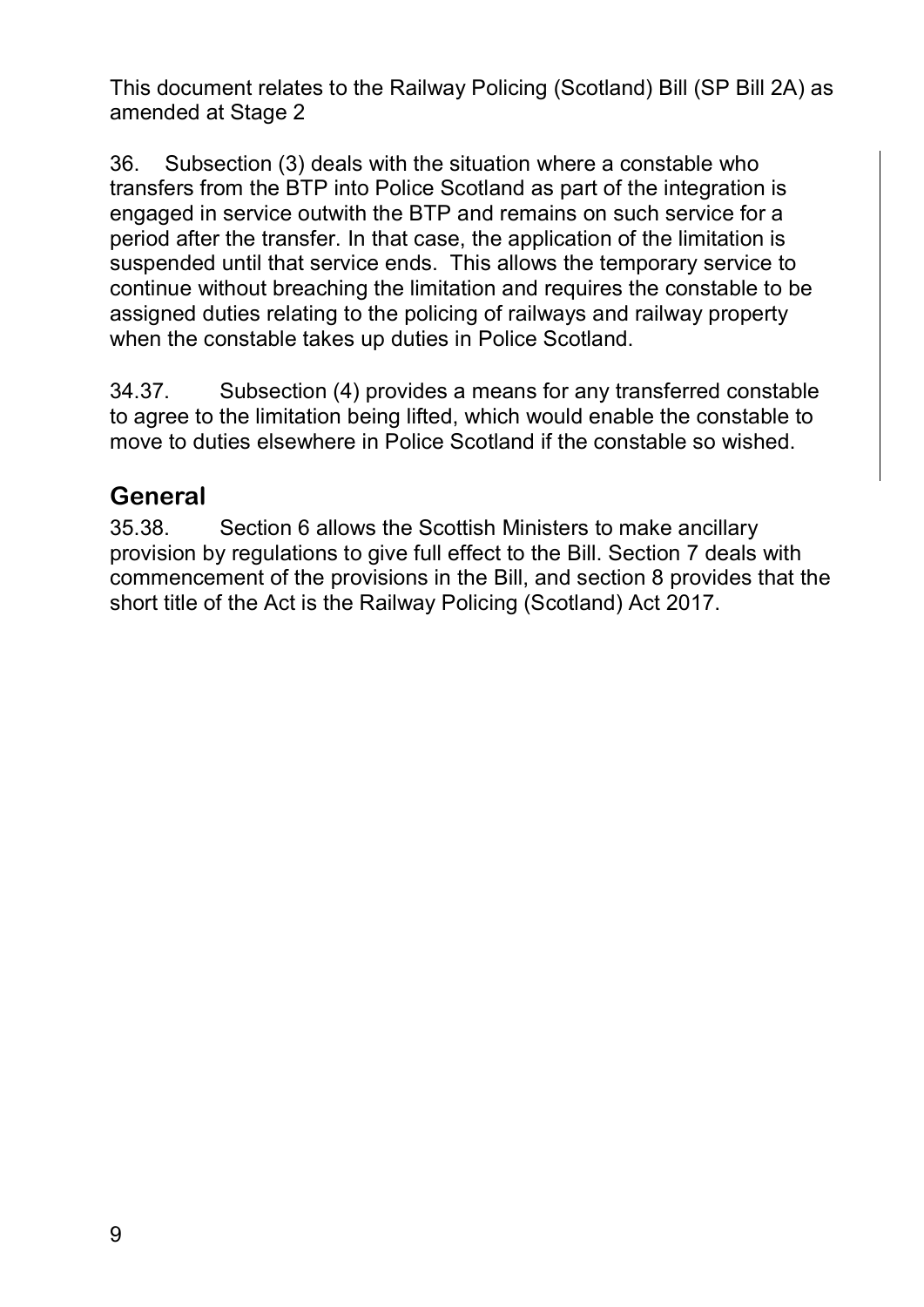| 2003 Act            | Railways and Transport Safety Act 2003                                                                                                                                                                                                                                               |
|---------------------|--------------------------------------------------------------------------------------------------------------------------------------------------------------------------------------------------------------------------------------------------------------------------------------|
| 2012 Act            | Police and Fire Reform (Scotland) Act 2012                                                                                                                                                                                                                                           |
| 2012 Act            | The Police and Fire Reform (Scotland) Act 2012                                                                                                                                                                                                                                       |
| <b>BTP</b>          | The British Transport Police Force (established by section 20<br>of the Railways and Transport Safety Act 2003) and often<br>simply referred to as the British Transport Police                                                                                                      |
| <b>BTPA</b>         | The British Transport Police Authority (established by section<br>18 of the he Railways and Transport Safety Act 2003)                                                                                                                                                               |
| Police<br>Scotland  | The Police Service of Scotland (established by section 6 of<br>the 2012 Act)<br>In the 2012 Act, Police Scotland is referred to as the "Police"<br>Service"                                                                                                                          |
| <b>PSA</b>          | Police services agreement (see section 33 of the Railways<br>and Transport Safety Act 2003)                                                                                                                                                                                          |
| Railway<br>operator | A person (which in this context can include an individual,<br>company or organisation) who has the management or<br>control, or participation in the management or control of all or<br>part or an aspect of a railway or railway property. (See<br>section 1, inserted section 85M) |
| <b>RPA</b>          | Railway policing agreement (see section 1 of the Bill, inserted<br>section 85A)                                                                                                                                                                                                      |
| <b>SPA</b>          | The Scottish Police Authority (established by section 1 of the<br>2012 Act)                                                                                                                                                                                                          |
|                     | In the 2012 Act, the SPA is referred to as "the Authority"                                                                                                                                                                                                                           |

# **Glossary of defined terms and abbreviations**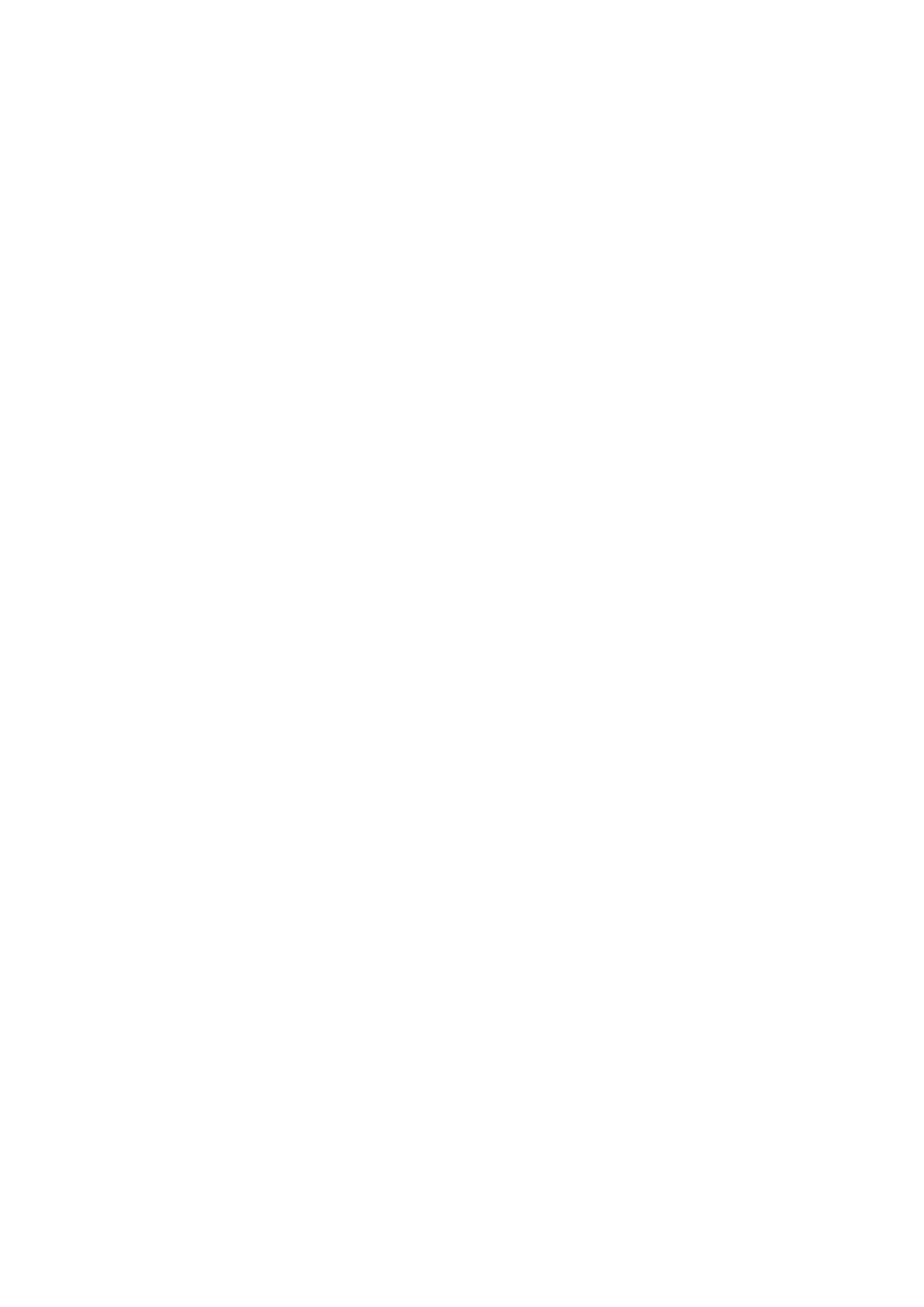# Railway Policing (Scotland) Bill

[As amended at stage 2]

Revised Explanatory Notes

SP Bill 2A–EN Session 5 (2017)